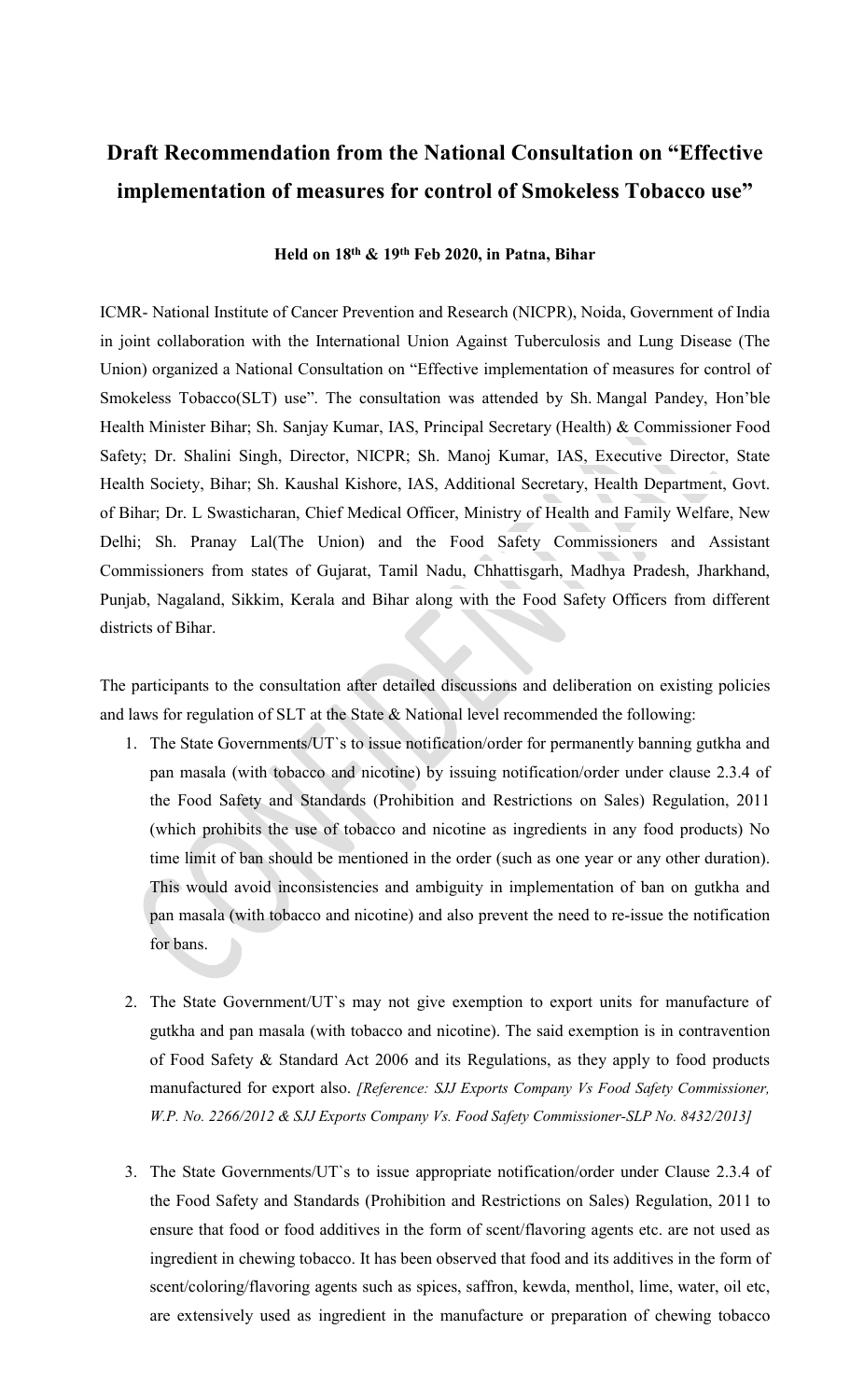such as khaini, zarda etc. The addition of the said additives particularly flavouring or scenting ingredients to tobacco significantly increases their allure and intensifies the flavor of chewing tobacco which is otherwise un-appealing in taste or texture, thus increasing its prevalence and dependence. [Reference: State of Bihar Notification dated 25.10.2018]

- 4. The State Governments/UT`s to issue appropriate notification/order for implementation of ban on use of tobacco in tooth powder and tooth paste under the Drugs and Cosmetics Act, 1940. The manufacture/sale of certain smokeless tobacco products like gudakhu, gul, mishri and red tooth powder used as tooth paste or tooth powder is prohibited by the Government of India Notification, GSR 443(E), dated 30th April, 1992, under Section 33(EED) of the Drugs and Cosmetics Act, 1940 and GSR 444(E), dated 30th April, 1992, under Section 26A of the Drugs and Cosmetics Act, 1940. [Reference: Laxmikant vs UOI & Ors. (1997) 4 SCC 739]
- 5. The State Governments/UT`s to ensure strict enforcement of the provisions of the Environment Protection Act 1986 namely the Plastic Waste Management Rules, 2016, which mandates:

"sachets using plastic material shall not be used for storing, packing or selling gutkha, tobacco and pan masala." AND

"plastic material in any form including Vinyl Acetate, Maleic Acid, and Vinyl Chloride Copolymer, shall not be used in any package for packaging gutkha, pan masala and tobacco in all forms. [Reference: Ankur Gutkha Vs Indian Asthama Care Society & Others-SLP No. 16308/2007]

- 6. The State Governments/UT`s to collect and test samples of Pan Masala for presence of nicotine, magnesium carbonate and other impurities/adulterants which render the food unsafe. The tests may be carried out at the State notified/accredited Food & Drug Laboratories. Samples of Pan Masala may also be sent to the National Tobacco Testing Laboratory, through:
	- Dr. L Swasticharan-Additional DDG National Tobacco Control Programme Directorate General of Health Services Room No. 743, A-Wing Ministry of Health and Family Welfare Government of India Nirman Bhawan, Maulana Azad Road New Delhi – 110 011 tsu.nttldghs@gmail.com, 011-23063537

Further appropriate follow-up action based on the test results shall be taken under the Food Safety & Standards Act 2006 and other supplementing laws.

[Reference: Jitul Deka Vs State of Assam & Others-PIL No. 19 of 2020-Order dated 17.02.2020/State of Assam letter dated 20.02.2020/State of Bihar Notifications dated 30.08.2019 and 02.09.2019]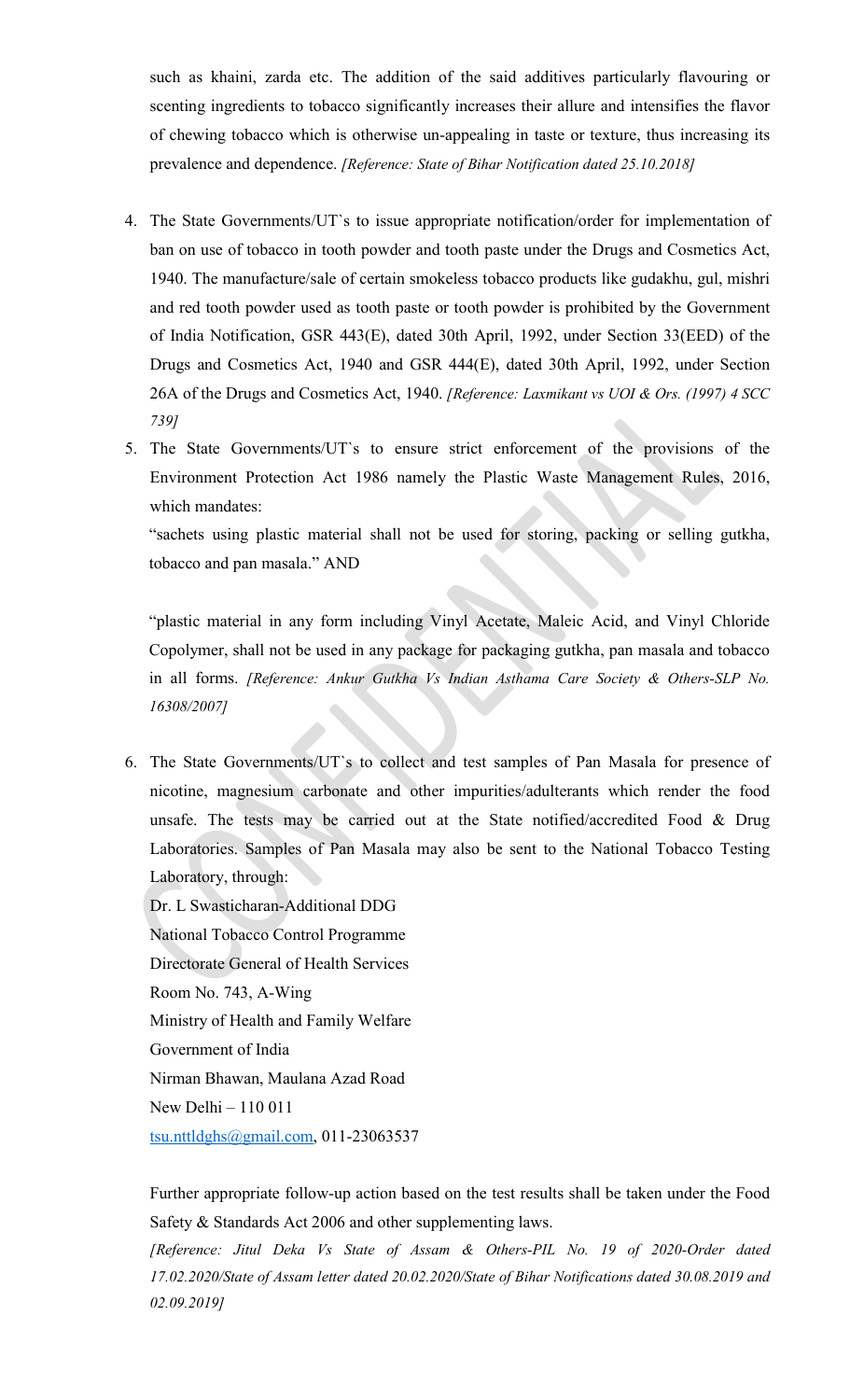- 7. The licence/registration of Pan Masala companies found to be adding adulterants (magnesium carbonate, nicotine etc.), misbranding and making misleading claims i.e., "no nicotine or 0% nicotine" on their packages in contravention of FSSAI laws to be cancelled.
- 8. The Food Safety and Standards (Safe food and healthy diets for School Children) Regulations 2019, may include provisions that prohibits the sale of pan masala and flavoured supari which are referred to as food injurious to health of school children in school canteens/mess premises/ hostel kitchens or within 50 meters of the school campus and further include prohibition on all direct or indirect advertisement of these products in school premises or within 50 meters of the school campus.
- 9. The meeting of the Steering Committee constituted in 2005 to take cognizance and look into specific action against direct and indirect advertisement of tobacco products, under Section 5 of the Cigarettes and Other Tobacco Products (Prohibition of Advertisement and Regulation of Trade and Commerce, Production, Supply and Distribution) Act, 2003 (COTPA), to be convened.
- 10. Steps to be taken to ensure that the advertisement of food products shall:
	- a. depict only the product being advertised and not tobacco products in any form or manner.
	- b. not make any direct or indirect reference to tobacco products, through their name/logo/presentation etc.
	- c. not contain any nuances or phrases promoting tobacco products.
	- d. not use particular colors/layout/presentations associated with tobacco products.
- 11. The direct and indirect advertisement of Pan Masala needs to be prohibited through all mediums, by making suitable modifications in the Food Safety and Standards (Advertisements and Claims) Regulations, 2018. This would be in the interest of public health as there is rampant direct and indirect advertisement in print, electronic and outdoor media, of pan masala by undermining the harmful and injurious nature of the product. In this context the Parliamentary Standing Committee on Health & Family Welfare, in its  $110^{th}$ Report on Functioning of Food Safety & Standards Authority of India, (presented on 9th August, 2018), has recommended action against misleading advertisements that promote unhealthy/injurious food habit in gullible consumers especially children.
- 12. The recommendation of Food Safety`s Scientific Committee, for display of warning "consumption of pan masala is injurious to health", covering 50% of Front of Pack of the label of Pan Masala, to be implemented by making suitable modification in the Food Safety and Standards (Packaging and Labelling) Regulations, 2011. [Minutes of Food Authority  $27<sup>th</sup>$ Board Meeting dated 04.02.2019]
- 13. Entry 6, 8, 9 and 10, pertaining to Chewing tobacco, Pan Masala or any chewing material having tobacco as one of its ingredients (by whatever name called Gutka and Tooth powder